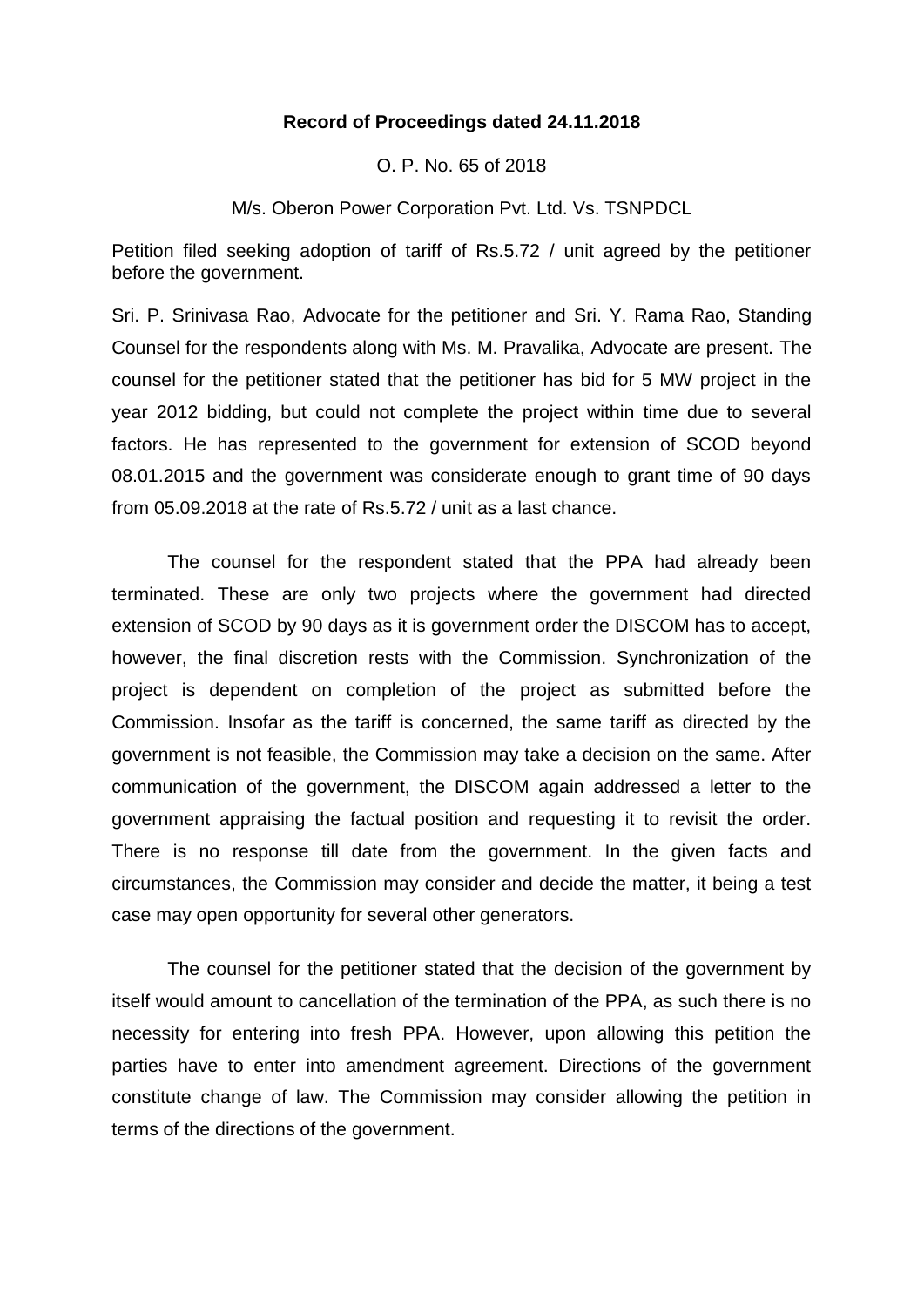The Commission directed the parties to file their written submissions on or before 01.12.2018. Having heard the submissions of the counsel for parties, the matter is reserved for orders.

 Sd/- Chairman

## O. P. No. 66 of 2018

#### M/s. Oberon Power Corporation Pvt. Ltd. Vs. TSNPDCL

Petition filed seeking adoption of tariff of Rs.5.72 / unit agreed by the petitioner before the government.

Sri. P. Srinivasa Rao, Advocate for the petitioner and Sri. Y. Rama Rao, Standing Counsel for the respondents along with Ms. M. Pravalika, Advocate are present. The counsel for the petitioner stated that the petitioner has bid for 5 MW project in the year 2012 bidding, but could not complete the project within time due to several factors. He has represented to the government for extension of SCOD beyond 08.01.2015 and the government was considerate enough to grant time of 90 days from 05.09.2018 at the rate of Rs.5.72 / unit as a last chance.

The counsel for the respondent stated that the PPA had already been terminated. These are only two projects where the government had directed extension of SCOD by 90 days as it is government order the DISCOM has to accept, however, the final discretion rests with the Commission. Synchronization of the project is dependent on completion of the project as submitted before the Commission. Insofar as the tariff is concerned, the same tariff as directed by the government is not feasible, the Commission may take a decision on the same. After communication of the government, the DISCOM again addressed a letter to the government appraising the factual position and requesting it to revisit the order. There is no response till date from the government. In the given facts and circumstances, the Commission may consider and decide the matter, it being a test case may open opportunity for several other generators.

The counsel for the petitioner stated that the decision of the government by itself would amount to cancellation of the termination of the PPA, as such there is no necessity for entering into fresh PPA. However, upon allowing this petition the parties have to enter into amendment agreement. Directions of the government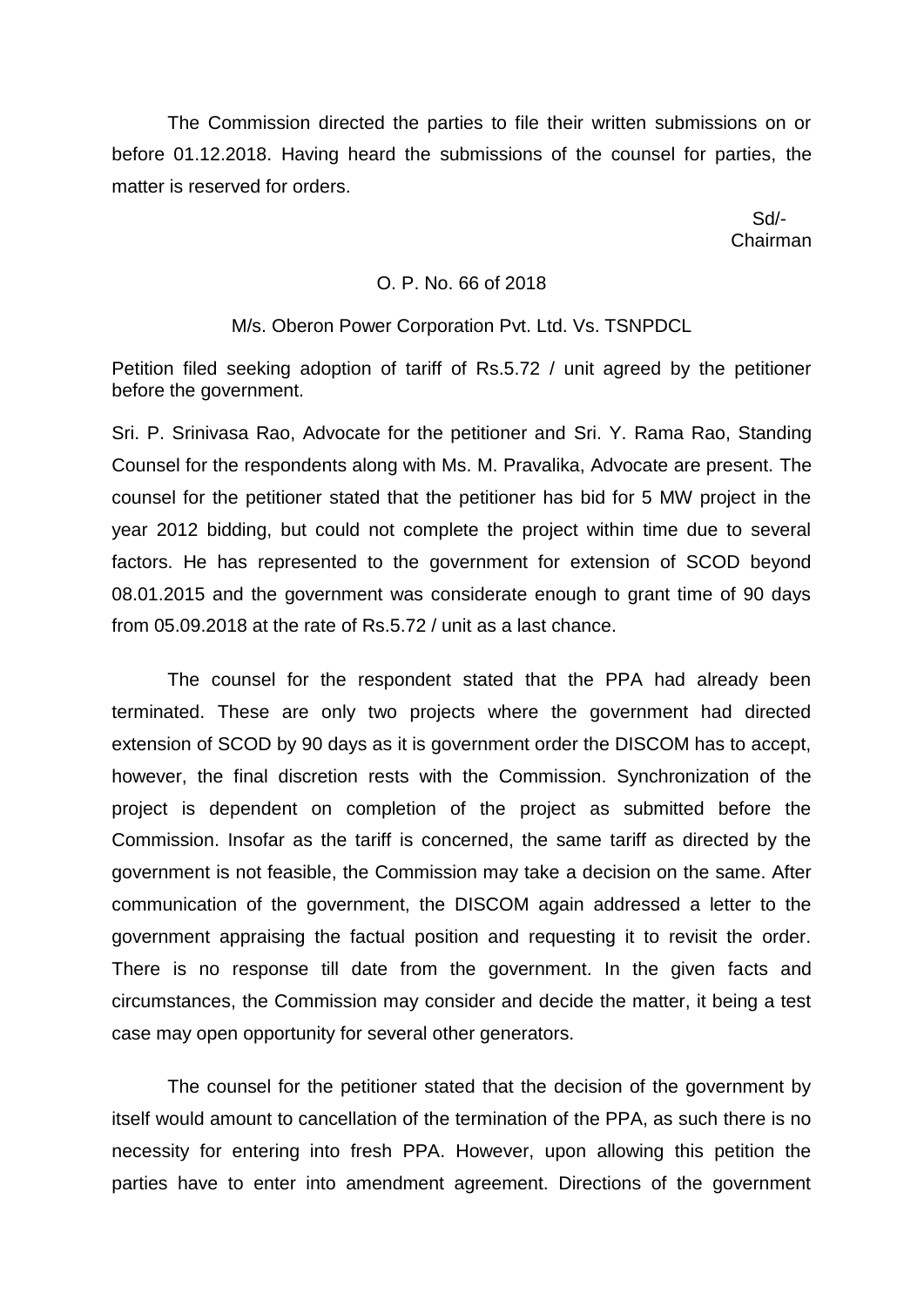constitute change of law. The Commission may consider allowing the petition in terms of the directions of the government.

The Commission directed the parties to file their written submissions on or before 01.12.2018. Having heard the submissions of the counsel for parties, the matter is reserved for orders.

> Sd/- Chairman

# O. P. No. 64 of 2018 & I. A. No. 39 of 2018

M/s. Kranthi Edifice (P) Ltd. Vs. TSSPDCL & its officer

Petition filed seeking extension of SCOD beyond 08.01.2015 and a direction to that effect to TSSPDCL to amend the PPA.

I. A. filed seeking directions to the TSSPDCL not to take any coercive steps against the petitioner including termination of the PPAs.

Sri. D. Raghavender Rao, Advocate for the petitioner along with Ms. Smriti Jaswal, Advocate and Sri. Y. Rama Rao, Standing Counsel for the respondents along with Ms. M. Pravalika, Advocate are present. The counsel for the petitioner stated that the Hon'ble High Court had disposed of the writ petition filed by the petitioner on 27.08.2018 granting three weeks time within which it has approached the Commission that is on 11.09.2018. The PPA has not been terminated as is claimed by the respondents. The extension of the SCOD is the only issue, which is required to be considered and the said prayer is asked in the petition.

The counsel for the respondents stated that there is no order from the Hon'ble High Court protecting the interest of the petitioner. No order is passed protecting the termination of the PPA. The interim order purported to have been passed and continued to be extended from time to time by the Hon'ble High Court is with reference to invoking bank guarantee and does not protect the PPA.

The counsel for the petitioner stated that the Commission extended SCOD to 2012 and 2013 projects by letter dated 14.10.2016 up to 31.12.2016. The project is comprised of 10 MW each at two locations. The second unit has to be synchronized after completion. The petitioner has informed the DISCOM that it needs two months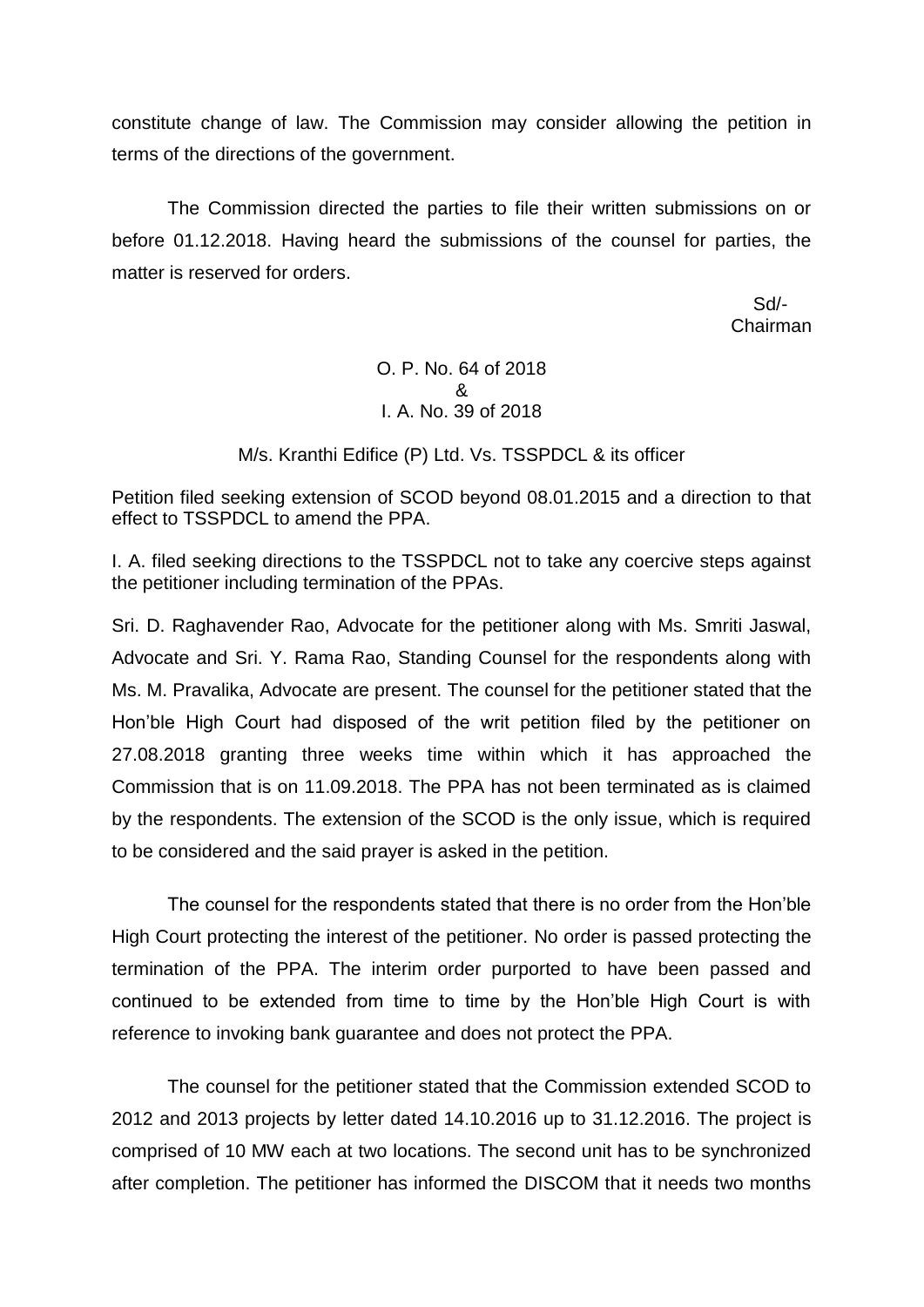more time for completion of the project. However, the said request has not been acceded to. The petitioner filed writ petition before the Hon'ble High Court, which has been disposed of by directing the DISCOM to consider the representation of the petitioner and pass necessary orders within three weeks. The DISCOM disposed of its representation on 19.01.2017 refusing the request.

The counsel for the petitioner stated that the petitioner again approached the Hon'ble High Court against the refusal of the request of the petitioner before the DISCOM. While admitting the writ petition, interim order had been passed directing the DISCOM not to take any coercive steps against the writ petitioner therein. This order came to be extended from time to time till disposal of the writ petition. The counsel for the petitioner stated that the petitioner was advised to approach the Commission instead of the Hon'ble High Court which it has done earlier. Accordingly, the writ petitioner sought withdrawal of the writ petition and filed the present petition before the Commission. While withdrawing the said writ petition, it sought protection regarding bank guarantee and termination of the PPA, which was granted subject to Commission taking a decision in the matter within a period of three weeks.

The counsel for the petitioner stated that as observed on the last occasion it is not taking steps to change the name of the petitioner as otherwise to face financial difficulties. The prayer in the present petition is limited to extension of SCOD and consequently grant time of five months to complete the project. The extension of SCOD is required to be ordered and the PPA is not terminated in terms of the orders of the Hon'ble High Court as well as the order initially passed by the Commission. The period sought for completion is for the reason that it has to place orders and obtain material from the concerned reputed organizations, which will take some time to deliver. Thereafter, the petition has to obtain finances also from bankers for completing the project.

The parties are directed to file their respective written submissions on or before 01.12.2018. In view of the submissions of the parties, the matter is reserved for orders.

 Sd/- Chairman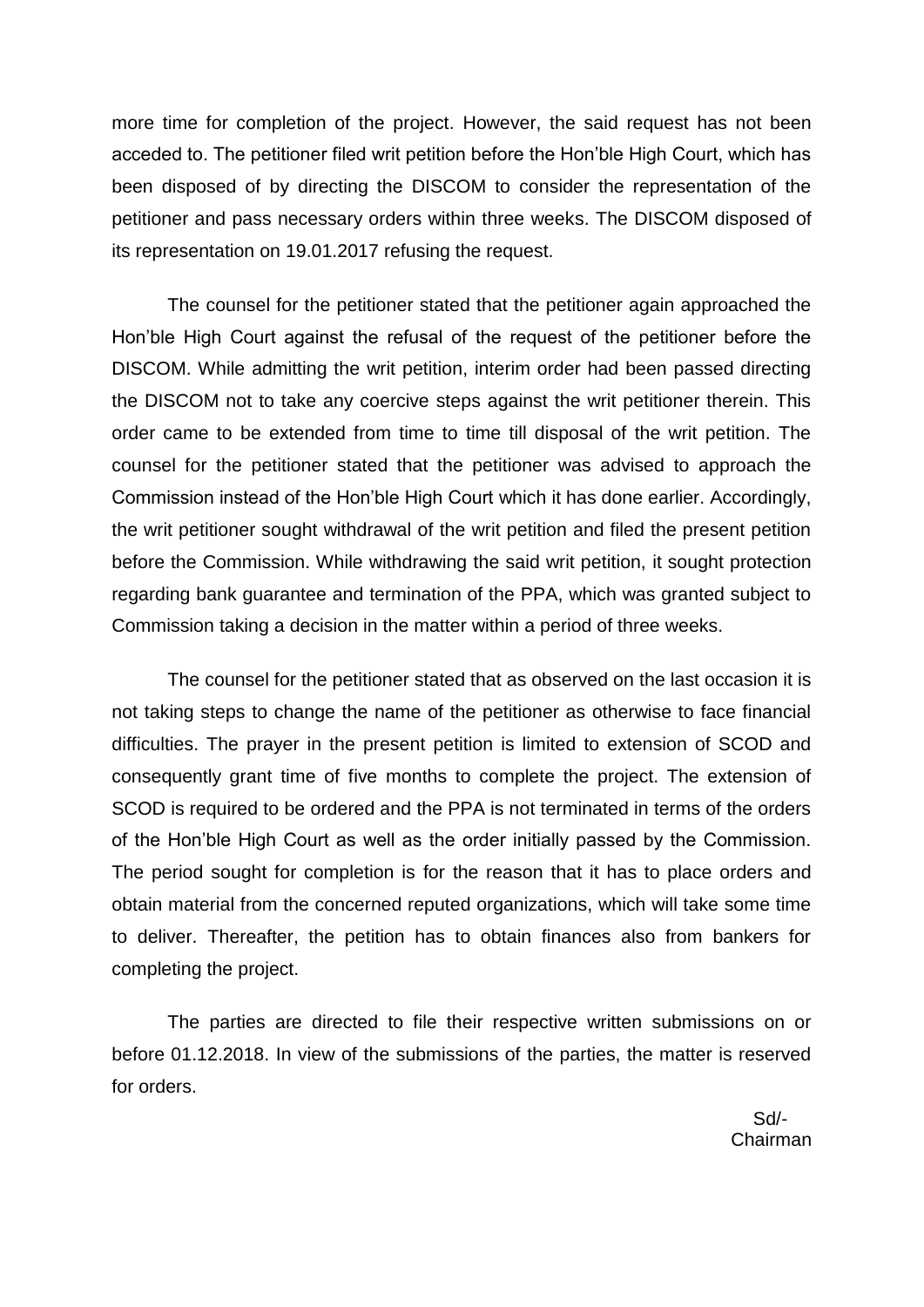O. P. No. 27 of 2018 & I. A. No. 30 of 2018

## M/s. Mytrah Aakash Power Private Ltd. Vs. TSDISCOMs & Spl. Chief Secretary to Energy Department

Petition filed seeking orders for granting extension of time for SCOD for (426) days

I. A. filed seeking amendment in the prayer at paragraph 20 of the original petition.

Sri. Hemant Sahai, Senior Advocate along with Ms. Molshree Bhatnagar, Advocate as well as Sri. Varun Kapur, Advocate representing Sri. Challa Gunaranjan, Advocate for the petitioner and Sri. Y. Rama Rao, Standing Counsel for the respondents along with Ms. M. Pravalika, Advocate are present. The counsel for the petitioner stated that the physical synchronization was done on 22.11.2018. The synchronization now sought to be done is in respect of balance 20 MW of the project. In fact, the petitioner had informed the DISCOM about its readiness to synchronize the balance 20 MW on 30.04.2018 whereas the DISCOM claims it to be on 01.05.2018. The petitioner requested for CTPT approval on 06.06.2017, which was approved on 13.11.2017 to which 6 months have to be added being the delay in approving on the part of the TRANSCO thereby the SCOD stands extended up to 13.05.2018. As such the petitioner is not in delay as it had informed the DISCOM about its readiness as on 01.05.2018 claimed by the respondents which date is within the extended period of SCOD.

The counsel for the petitioner stated that one of the farmers had approached the Civil Court and notice of injunction had been ordered on 07.11.2017. The matter was ultimately settled on and after 15.12.2017. Thereby there is a delay of about 40 days, which is not within the control of the petitioner and can be treated as force majeure event. The issue of events beyond the control of the petitioner has been recognized and up held by the Hon'ble ATE in similar matters before it and the same is treated as force majeure condition. These events are beyond 31.10.2017, as such the SCOD gets extended.

The counsel for the petitioner stated that the SCOD pursuant to delays stood extended to 15.06.2018. As stated earlier, the delay in approvals by TRANSCO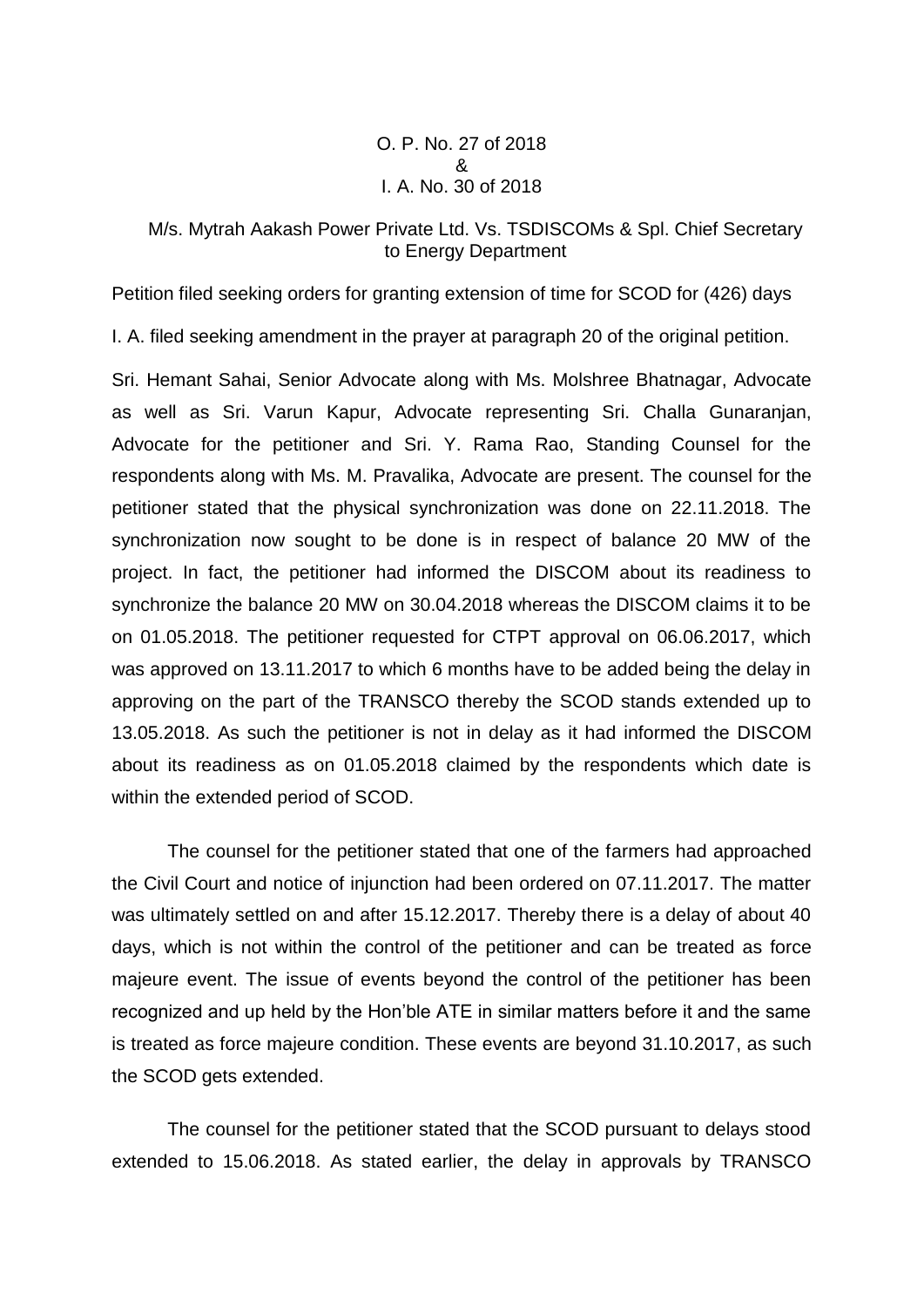towards line erection and CTPT have to be factored in, which favoured the petitioner as the delay occasioned for approval have to be added to the proposed SCOD as per PPA and the extension granted by the government. The PPA does not get terminated due to force majeure events.

The counsel for the respondents stated that the terms of the PPA emphasize on the action to be taken by the developer for obtaining approvals and sanctions and the same cannot be attributed to the respondents. The CEIG approval was issued on 23.05.2018. As regards submissions on force majeure, the ATE judgment and provisions of the PPA, he needs time to make submissions. The parties are bound by the clauses in the PPA and any deviations have to be mutually agreed upon. Therefore, in terms of the PPA delay is not applicable to the respondents.

Having heard the submissions made by the counsel for the parties, written submissions are directed to be filed on or before 01.12.2018 and the matter is reserved for orders.

 Sd/- Chairman

> O. P. No. 37 of 2018 & I. A. No. 31 of 2018

M/s. Mytrah Agriya Power Pvt. Ltd. Vs. TSDISCOMs & Spl. Chief Secretary

Petition filed seeking orders for granting extension of time for SCOD for (420) days I. A. filed seeking amendment in the prayer at paragraph 20 of the original petition.

Sri. Hemant Sahai, Senior Advocate along with Ms. Molshree Bhatnagar, Advocate as well as Sri. Varun Kapur, Advocate representing Sri. Challa Gunaranjan, Advocate for the petitioner and Sri. Y. Rama Rao, Standing Counsel for the respondents along with Ms. M. Pravalika, Advocate are present. The counsel for the petitioner informed that the actual synchronization of the project is underway. He further stated that CEIG approval was received on 30.04.2018 after application on 11.04.2018.

He further stated that the project was confronted with the canal of Kaleshwaram Project. It received a communication from the Irrigation Department in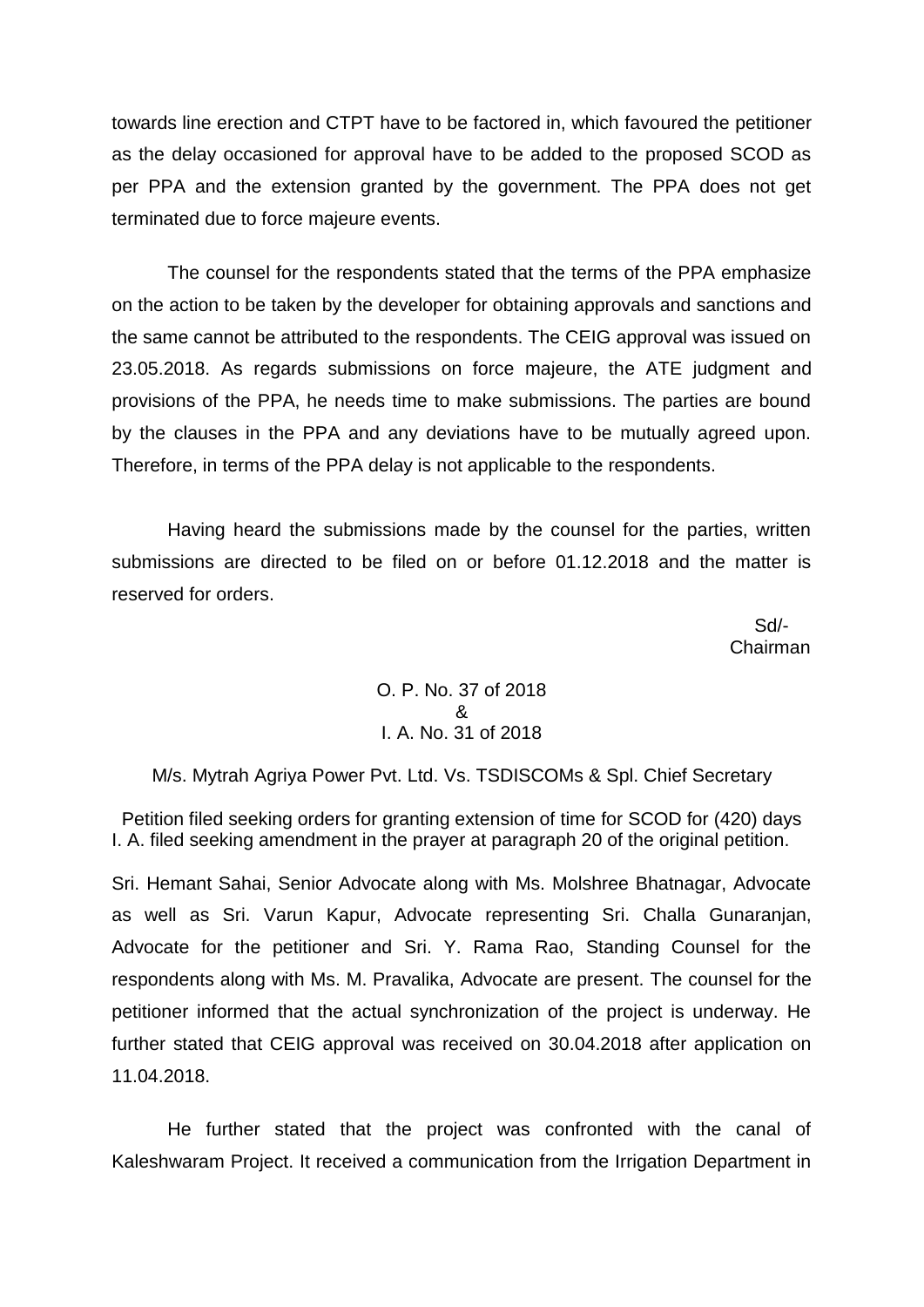September, 2017 that particular survey numbers which fall on the line are actually meant for canal works and the project is required to move the line further. It made an application for revised line along with bay. The same had ultimately been approved on 04.12.2017. This happened after completion of 70% of the work relating to the line, as there is a delay of 199 days in approval of the line and CTPT. Thus the SCOD under the PPA gets extended up to 22.12.2017 and with the addition of 6 months under the PPA itself the SCOD can be achieved before 22.06.2018. It gets further revised to 01.08.2018 for the reason that there is a delay in approval of CTPT also. The PPA cannot be said to be terminated as there is a delay on the part of the licensee and TRANSCO.

The counsel for the respondents stated that while the dates may be borne out of the record, but the petitioner ought to have completed the project in terms of the PPA. At this stage, the Commission sought to know why section 67 of the Act, 2003 is being given effect to and CEA Rules are not adhered to, as the said provision and rules require the TRANSCO to undertake the necessary formalities including the right of way issues and it is not for the generator. The counsel for the respondents stated that while it may be so with regard to section 67 of the Act, 2003, the provision being works of licensee, section 10 of the Act, 2003 mandates the generator to coordinate with the TRANSCO and the DISCOM while undertaking supply of energy.

The counsel for the respondents reiterated that the conditions of the PPA emphasize the responsibility on the generator to adhere to the conditions thereof. The delays happening in the approvals and sanctions cannot be termed as force majeure events. He wishes to submit in detail all the aspects on the next date of hearing including the application of force majeure, judgment of the Hon'ble Supreme Court and ATE relied upon by the petitioner.

Having regard to the request of the counsel for the respondents, the matter is adjourned.

Call on 01.12.2018 at 11.00 A.M.

 $S$ d/- $S$ d/- $S$ d/- $S$ d/- $S$ d/- $S$ d/- $S$ d/- $S$ d/- $S$ d/- $S$ d/- $S$ d/- $S$ d/- $S$ d/- $S$ d/- $S$ d/- $S$ d/- $S$ d/- $S$ d/- $S$ d/- $S$ d/- $S$ d/- $S$ d/- $S$ d/- $S$ d/- $S$ d/- $S$ d/- $S$ d/- $S$ d/- $S$ d/- $S$ d/- $S$ d/- $S$ d/- $S$ d/- $S$ d/- $S$ d/- $S$ d/- $S$ d/ Chairman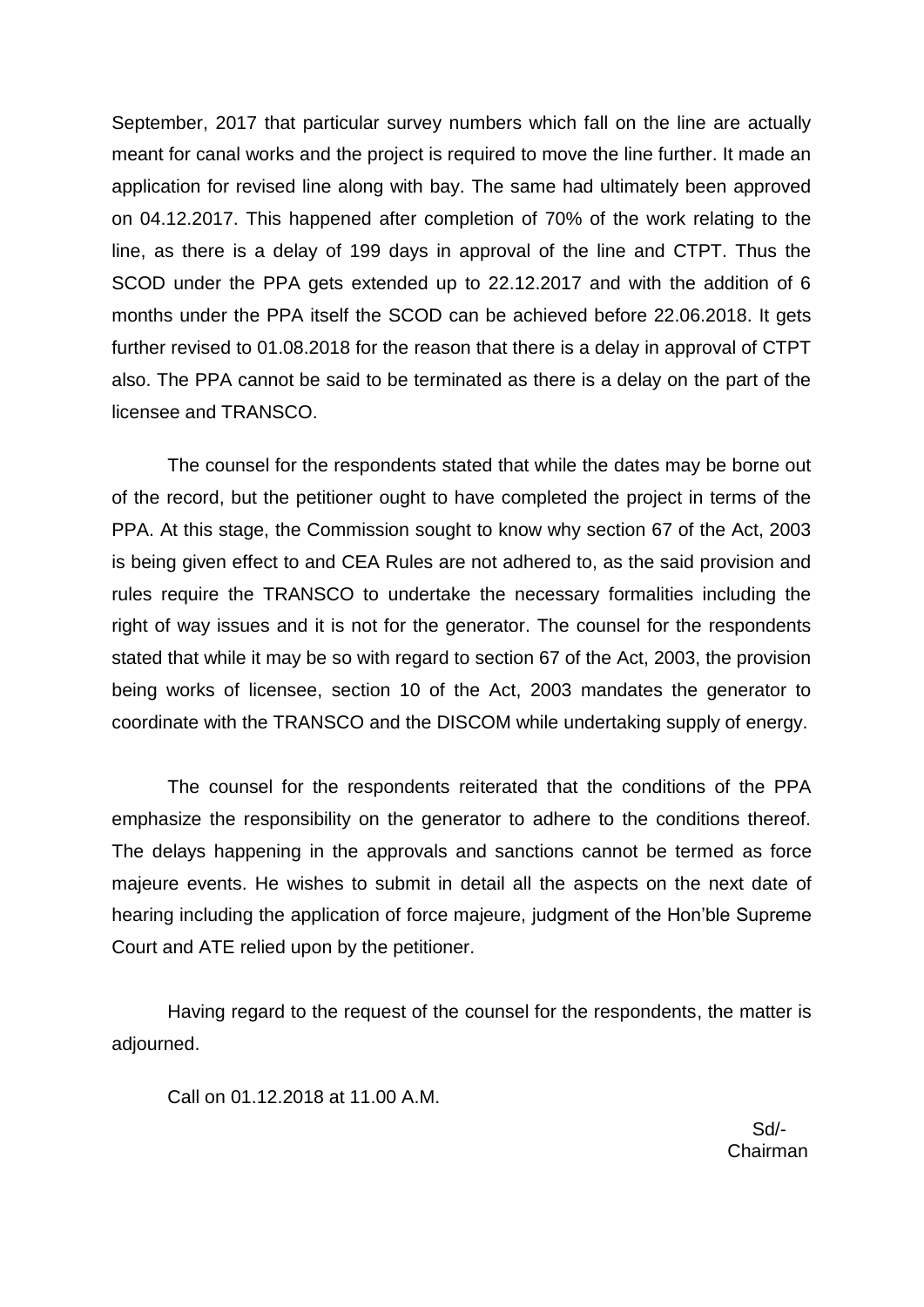## O. P. No. 38 of 2018 & I. A. No. 41 of 2018

## M/s. Mytrah Agriya Power Pvt. Ltd. Vs. TSDISCOMs &Spl. Chief Secretary

Petition filed seeking orders for granting extension of time for SCOD for (436) days.

I. A. filed seeking directions to the respondent No. 1 not take any coercive action against the applicant / petitioner including but not limited to invocation of B. Gs. and / or termination of the PPA pending disposal of the original petition.

Sri. Hemant Sahai, Senior Advocate along with Ms. Molshree Bhatnagar, Advocate as well as Sri. Varun Kapur, Advocate representing Sri. Challa Gunaranjan, Advocate for the petitioner and Sri. Y. Rama Rao, Standing Counsel for the respondents along with Ms. M. Pravalika, Advocate are present. The counsel for the petitioner stated that the respondents are yet to synchronize the project. The counsel for the respondents stated that the steps are being taken to synchronize the project on Saturday itself.

The counsel for the petitioner stated that he informed the licensee that due to urbanization of the Wanaparthi Town the project is not in a position to lay a second transmission corridor. This information was given to the licensee on 23.01.2017. While informing about the said position, he sought permission to utilize the transmission structure of another project by sharing the same to lay the line. The same was refused on 11.09.2017. Subsequently, the project made a fresh request on 30.10.2017 and finally the same was agreed to after joint inspection on 27.01.2018. This delay is not applicable to the project developer and thus the delay occasioned in laying the line, cannot be attributed to the petitioner, consequently the SCOD gets extended by the said period under the PPA. The CEIG approval was received on 28.04.2018. Considering all the delays the revised SCOD as per PPA would be 31.05.2018 and adding the benefit of six months the SCOD would be 30.11.2018.

The counsel for the respondents pointed out that the SCOD as per PPA is 17.05.2017 and the Commission has to consider the alleged delay in terms of the provisions of the PPA. On the instructions of the officers of the transmission licensee, who were directed to appear by notice of the Commission, stated that time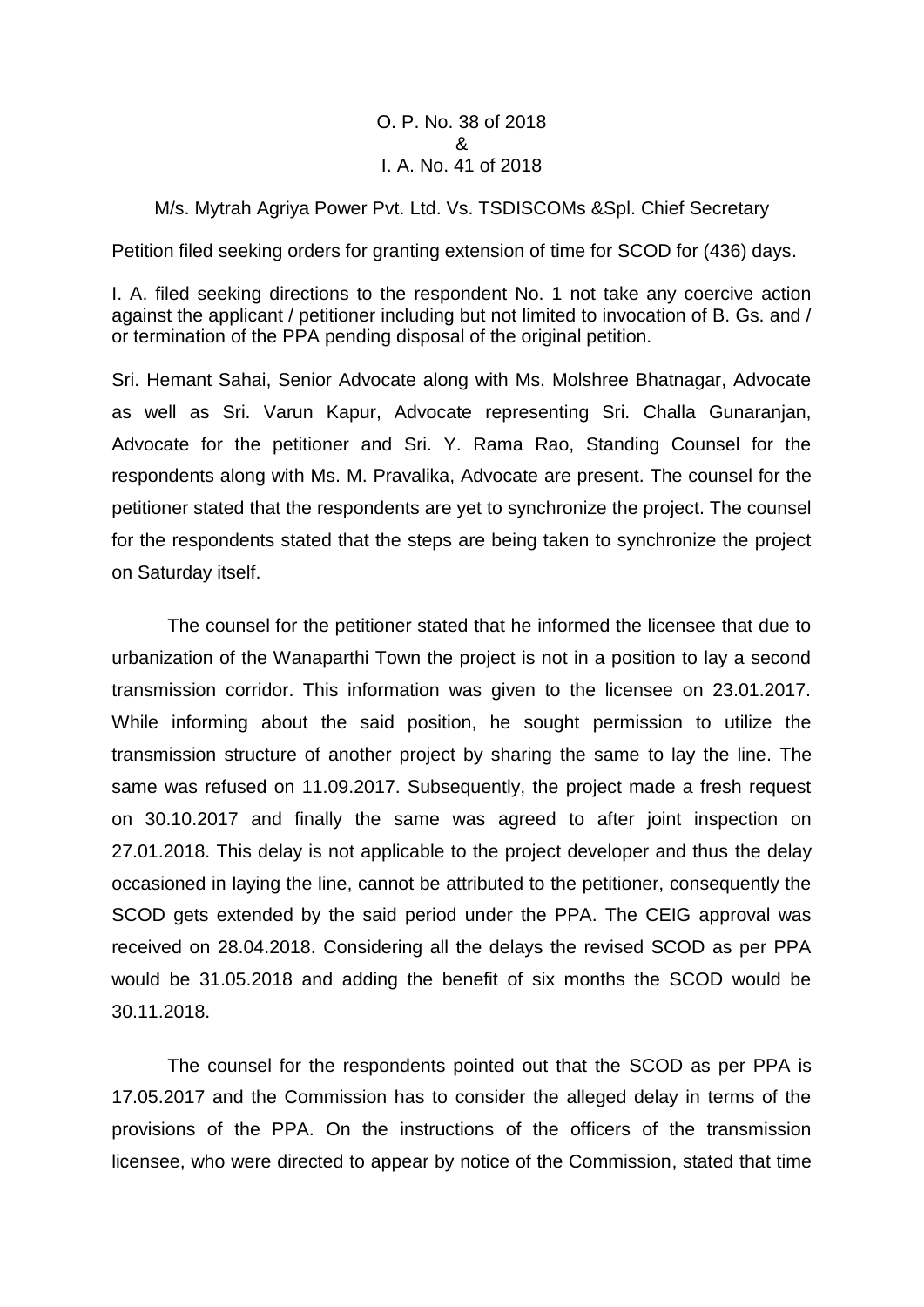of four months has been taken by them to verify as they have to clear permission for 14 towers which were sought for erection of line. He further stated that as requested in the other matters he would submit detailed arguments on the issue of force majeure, judgments of ATE and Supreme Court on the next date of hearing.

In view of the submissions of the counsel for parties and the request made by the counsel for the respondents, the matter is adjourned.

Call on 01.12.2018 at 11.00 A.M.

 Sd/- Chairman

## O. P. No. 46 of 2018

M/s Medak Solar Projects Private Limited vs TSTRANSCO & TSSPDCL

Petition filed claiming the units fed into grid by the petitioner's 8.24 MW solar plant from the date of synchronization to the date of LTOA agreement as deemed to have been banked or in alternative to pay at Rs. 6.78 / unit.

Sri. Challa Gunaranjan counsel for the petitioner along with Sri. N. Sai Phanindra Kumar, Advocate and Sri. Y. Rama Rao counsel for the respondents along with Ms. M. Pravalika, Advocate are present. The counsel for the petitioner stated that the project is established based on the policy issued by the government in the year 2015. Under the policy banking is allowed for solar energy. The plant was established and synchronized with the grid in October, 2016. Thereafter, it sought permission for long term open access, which was allowed after lapse of three months contrary to the regulation of the Commission, which provided for giving approval within one month.

The counsel for the petitioner stated that from the date of synchronization till the date of giving LTOA energy was generated and pumped into the grid, which has to be treated as banked energy as per the solar policy of the government. The present petition is filed for treating such energy as banked energy and allow the generator to use it for either captive or third party sale as the case may be. The counsel for the petitioner stated that in the alternative of not allowing banking, the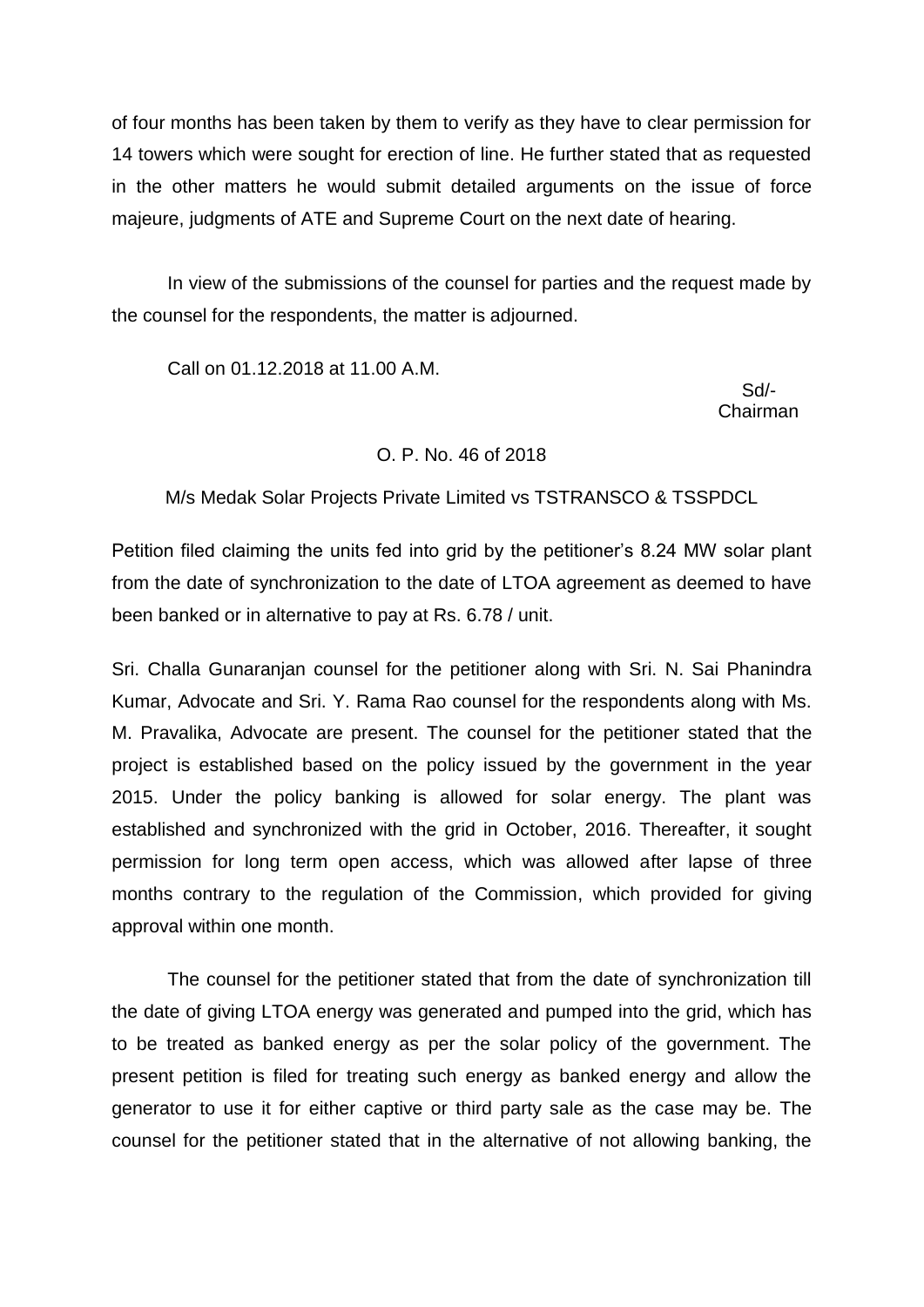petitioner should be paid for the energy generated and supplied at Rs.6.78 per unit, which was the rate discovered by the DISCOMs in the bidding.

The counsel for the petitioner stated that the Commission had already considered the issue and made regulation in the year 2017 giving effect to the provisions of the policy regarding banking. It had also an occasion to deal with the similar situation in O. P. No. 93 of 2015 filed by M/s. MLR Industries Limited. The case on hand is no different from the said case except that this particular case involved open access. The Commission may consider the alternate prayer also towards payment of charges for the energy purported to have been banked to the grid. The rate may be at the Commission approved tariff of Rs.5.96 / unit.

The counsel for the respondents stated that the regulation made by the Commission would be applicable prospectively from the date of its notification. In this case the regulation itself specifically mentions about the date of application. Moreover, the policy cannot be the guiding factor to decide the issue in the matter.

The counsel for the petitioner relied on the provisions of original regulation on banking issued in the year 2006, which provided for removal of difficulties if any in giving effect to the provisions of the regulation. He stated that the project has been established based on the policy of the government and the incentives allowed therein should be extended to the petitioner. Banking of energy or payment for the energy supplied is required to be considered and allowed. He sought to rely on Section 70 of the Contract Act, which requires treatment of goods kept in once possession and utilized by them have to be paid for by the person utilizing the same.

Having regard to the submissions made by the counsel for the parties, the matter is reserved for orders.

> Sd/- Chairman

#### O. P. No. 47 of 2018

M/s Dubbak Solar Projects Private Limited Vs. TSTRANSCO & TSSPDCL

Petition filed claiming the units fed into grid by the petitioner's 8 MW solar plant from the date of synchronization to the date of LTOA agreement as deemed to have been banked or in alternative to pay at Rs. 6.78 / unit.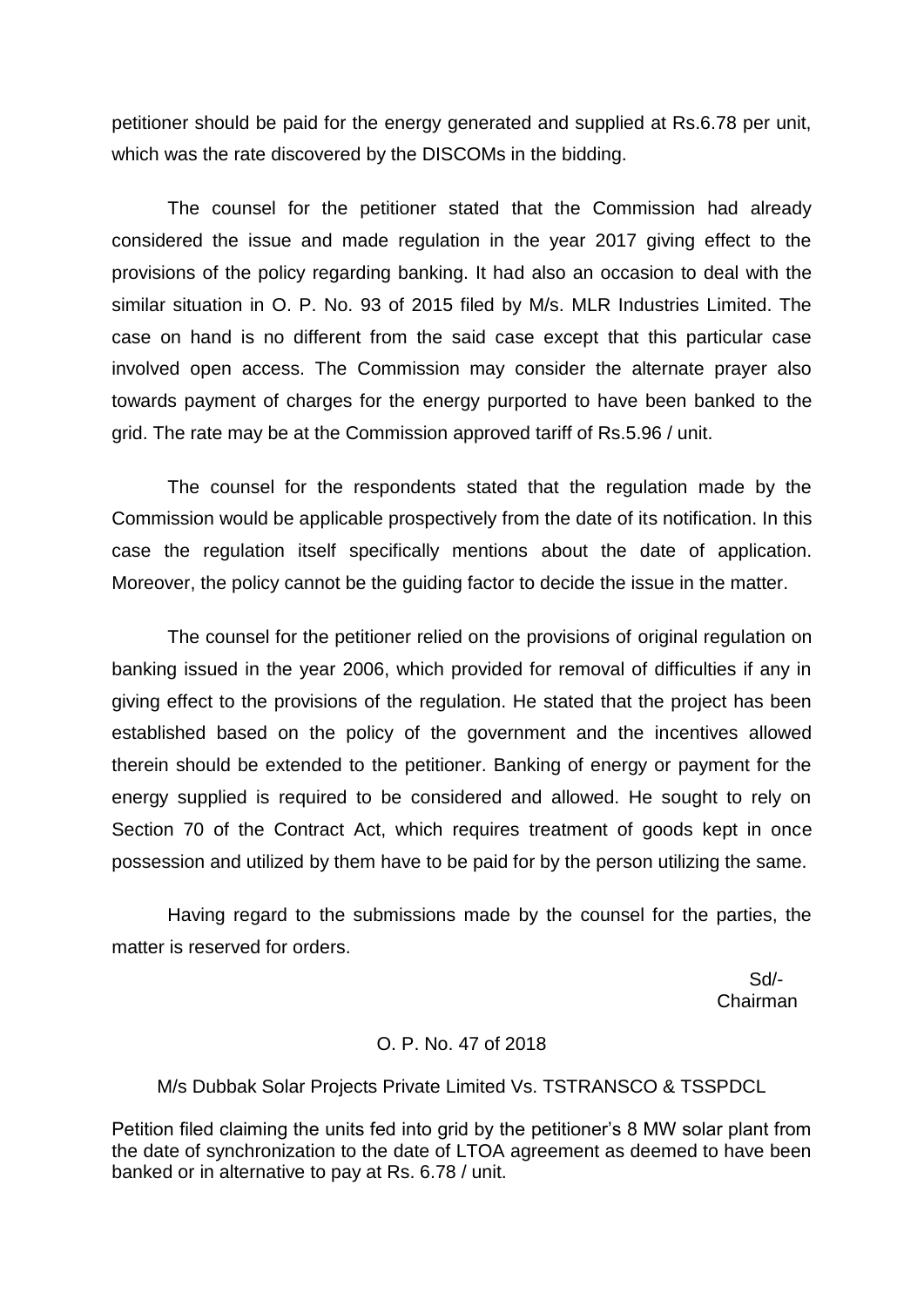Sri. Challa Gunaranjan counsel for the petitioner along with N. Sai Phanindra Kumar, Advocate and Sri. Y. Rama Rao counsel for the respondents along with Ms. M. Pravalika, Advocate are present. The counsel for the petitioner stated that the project is established based on the policy issued by the government in the year 2015. Under the policy banking is allowed for solar energy. The plant was established and synchronized with the grid in October, 2016. Thereafter, it sought permission for long term open access, which was allowed after lapse of three months contrary to the regulation of the Commission providing for giving approval within one month.

The counsel for the petitioner stated that from the date of synchronization till the date of giving LTOA energy was generated and pumped into the grid, which has to be treated as banked energy as per the solar policy of the government. The present petition is filed for treating such energy as banked energy and allow the generator to use it for either captive or third party sale as the case may be. The counsel for the petitioner stated that in the alternative of not allowing banking, the petitioner should be paid for the energy generated and supplied at Rs.6.78 per unit, which was the rate discovered by the DISCOMs in the bidding.

The counsel for the petitioner stated that the Commission had already considered the issue and made regulation in the year 2017 giving effect to the provisions of the policy regarding banking. It has also an occasion to deal with the similar situation in O. P. No. 93 of 2015 filed by M/s. MLR Industries Limited. The case on hand is no different from the said case except that this particular case involved open access. The Commission may consider the alternate prayer also towards payment of charges for the energy purported to have been banked to the grid. The rate may be at the Commission approved tariff of Rs.5.96 / unit.

The counsel for the respondents stated that the regulation made by the Commission would be applicable prospectively from the date of its notification. In this case the regulation itself specifically mentions about the date of application. Moreover, the policy cannot be the guiding factor to decide the issue in the matter.

The counsel for the petitioner relied on the provisions of original regulation on banking issued in the year 2006, which provided for removal of difficulties if any in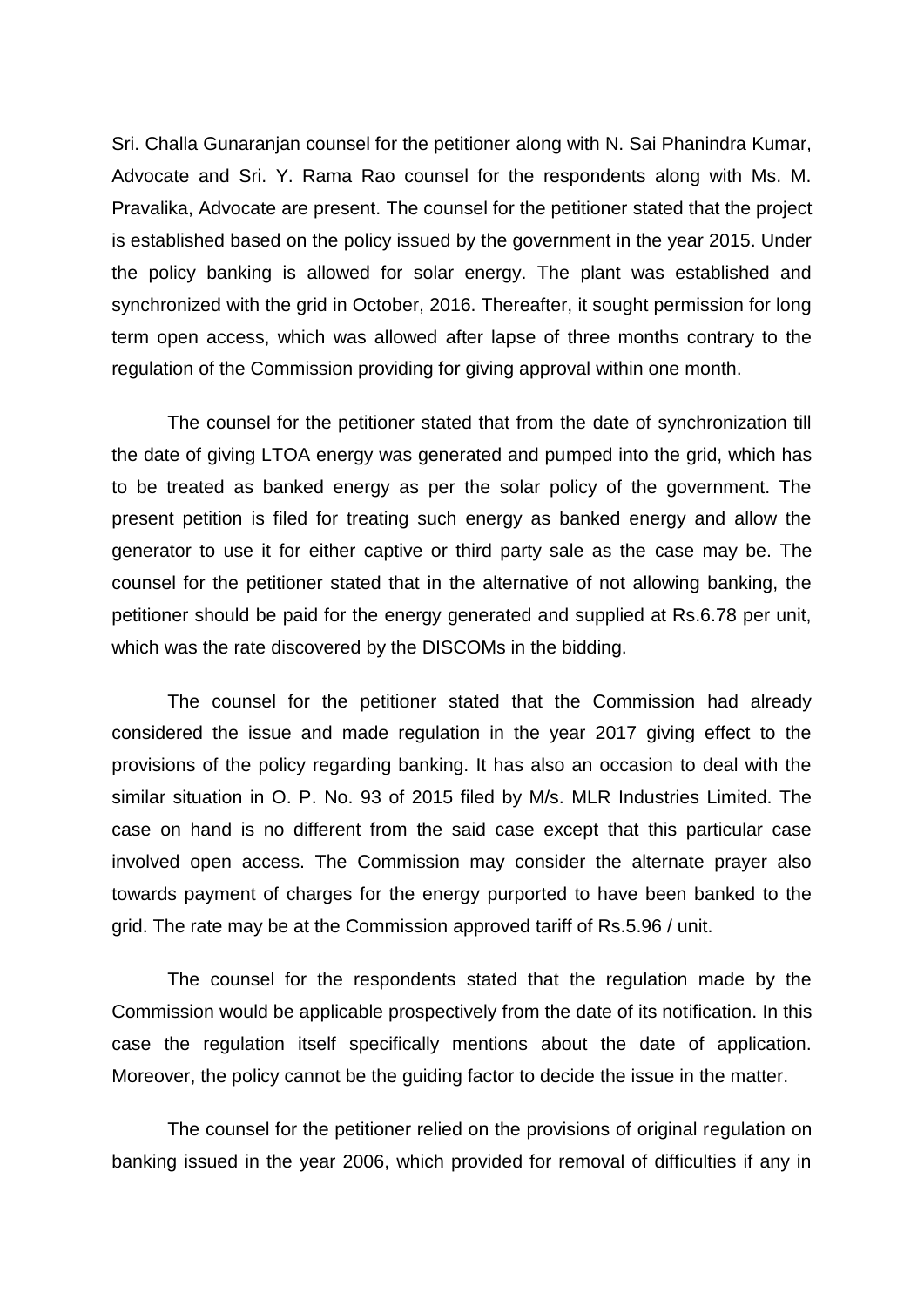giving effect to the provisions of the regulation. He stated that the project has been established based on the policy of the government and the incentives allowed therein should be extended to the petitioner. Banking of energy or payment for the energy supplied is required to be considered and allowed. He sought to rely on Section 70 of the Contract Act, which requires treatment of goods kept in once possession and utilized by them have to be paid for by the person utilizing the same.

Having regard to the submissions made by the counsel for the parties, the matter is reserved for orders.

 Sd/- Chairman

# O. P. No. 58 of 2018 & I. A. No. 34 of 2018

# M/s. Clean Solar Power (Chitradurga) Pvt. Ltd. Vs. TSSPDCL & TSTRANSCO

Petition filed seeking extension of time for SCOD beyond 21.05.2017 until the respondent No. 1verifies the commissioning of the project, set aside or quash the letter dated 30.05.2018 written by respondent No. 1 to the petitioner and declare that the events delayed the project are in nature of force majeure and the petitioner is not liable for delay as specified under Article 10.5 of PPA or otherwise for delay in SCOD.

I. A. filed seeking directions to the respondent No. 1 to procure power from the petitioner's project subject to final outcome of the petition.

Sri. Sakya Singha Chaudhuri, Advocate, Sri. Avijeet Lala, Advocate, Sri. Avinash Desai, Advocate and Sri K. Jashwanth Rao, Advocate for the petitioner and Sri. Y. Rama Rao, Standing Counsel for the respondents along with Ms. M. Pravalika, Advocate are present. The counsel for the petitioner stated that there is a delay in acceptance of CTPT set and that is why there is no synchronization till date. The petitioner informed the DISCOM that it is ready on 18.05.2018 itself.

The counsel for the respondents stated that as requested in the other matters he would submit detailed arguments on force majeure and judgments of ATE and Supreme Court on the next date of hearing. Hence, the matter is adjourned.

Call on 01.12.2018 at 11.00 A.M.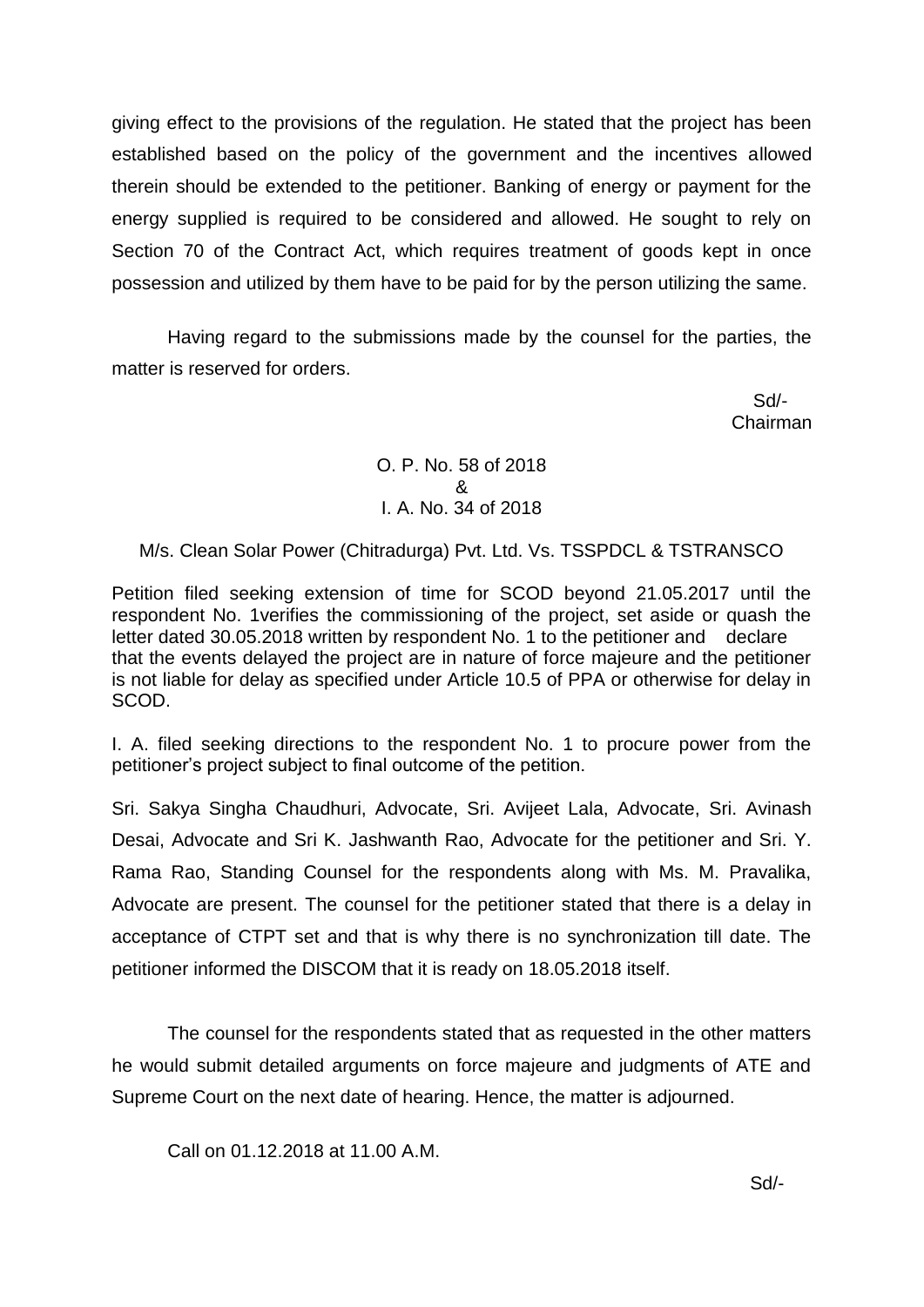Chairman

#### O. P. No. 61 of 2018

#### M/s. Sarvotham Care Vs. TSTRANSCO & TSSPDCL

Petition filed seeking directions for treating the units supplied after synchronization to be banked units or to pay for the same by the licensee.

Sri. Challa Gunaranjan counsel for the petitioner along with N. Sai Phanindra Kumar, Advocate and Sri. Y. Rama Rao counsel for the respondents along with Ms. M. Pravalika, Advocate are present. The counsel for the petitioner stated that the project is established based on the policy issued by the government in the year 2015. Under the policy banking is allowed for solar energy. The plant was established and synchronized with the grid in October, 2016. Thereafter, it sought permission for long term open access, which was allowed after lapse of three months contrary to the regulation of the Commission providing for giving approval within one month.

The counsel for the petitioner stated that from the date of synchronization till the date of giving permission for captive use with grid connection, which has to be treated as banked energy as per the solar policy of the government. The present petition is filed for treating such energy as banked energy and allow the generator to use it for captive consumption. The counsel for the petitioner stated that in the alternative of not allowing banking, the petitioner should be paid for the energy generated and supplied at Rs.6.78 per unit, which was the rate discovered by the DISCOMs in the bidding.

The counsel for the petitioner stated that the Commission had already considered the issue and made regulation in the year 2017 giving effect to the provisions of the policy regarding banking. It has also an occasion to deal with the similar situation in O. P. No. 93 of 2015 filed by M/s. MLR Industries Limited. The case on hand is no different from the said case. The Commission may consider the alternate prayer also towards payment of charges for the energy purported to have been banked to the grid. The rate may be at the Commission approved tariff of Rs.5.96 / unit.

The counsel for the respondents stated that the regulation made by the Commission would be applicable prospectively from the date of its notification. In this